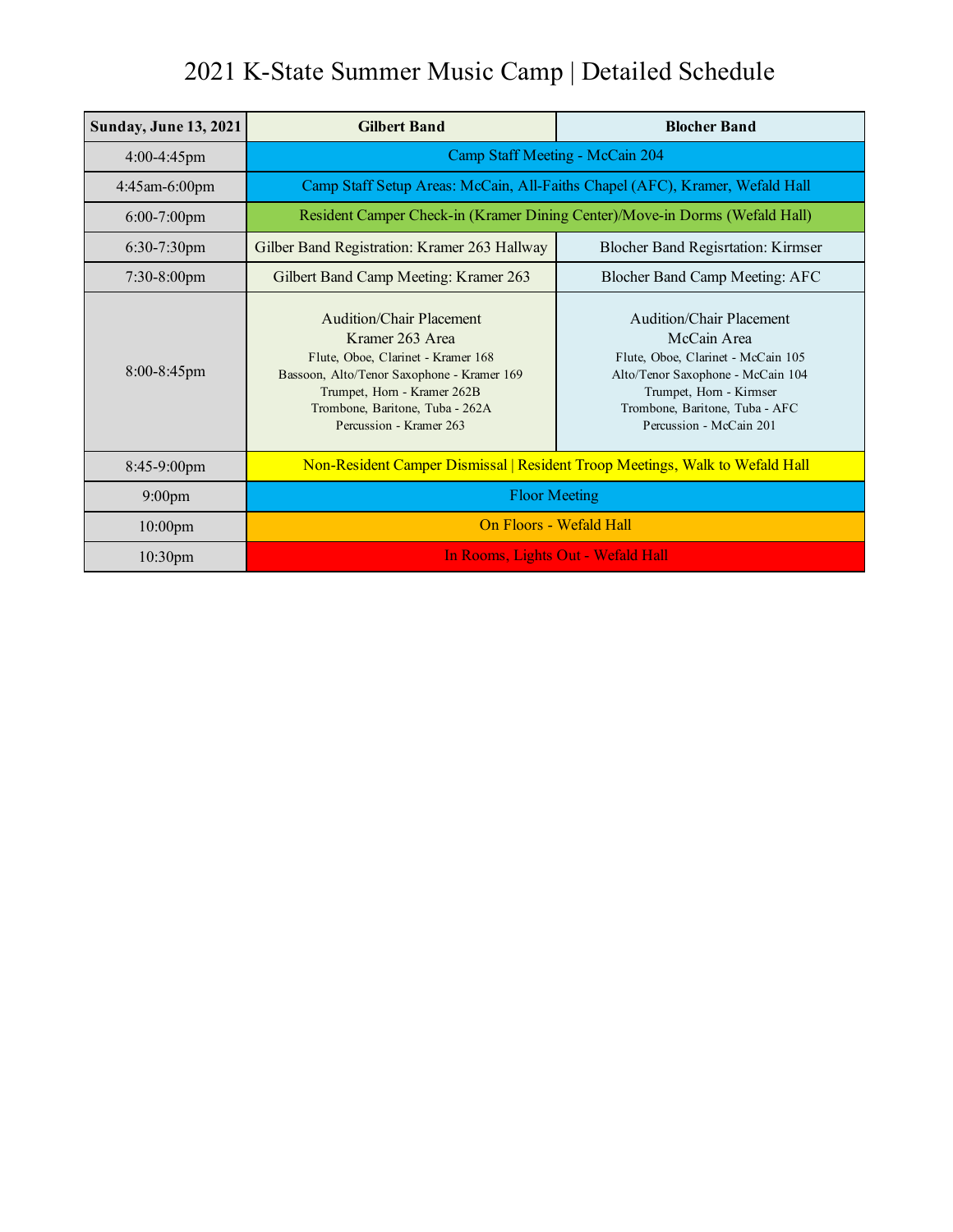| <b>Monday, June 14, 2021</b> | <b>Gilbert Band</b>                                                                                                                                                                                                    | <b>Blocher Band</b>                                                                                                                                                                                  |  |
|------------------------------|------------------------------------------------------------------------------------------------------------------------------------------------------------------------------------------------------------------------|------------------------------------------------------------------------------------------------------------------------------------------------------------------------------------------------------|--|
| 7:00am                       | Wake Up!!!                                                                                                                                                                                                             |                                                                                                                                                                                                      |  |
| $7:30 - 7:45$ am             | Meet with Troop, Walk to Kramer                                                                                                                                                                                        |                                                                                                                                                                                                      |  |
| $7:45-8:15$ am               |                                                                                                                                                                                                                        | Breakfast (Resident Campers/Meal Plan)                                                                                                                                                               |  |
| 8:15-8:45am                  |                                                                                                                                                                                                                        | Breathing Gym/Staff Meeting - Outside Kramer                                                                                                                                                         |  |
| 8:45-9:00am                  |                                                                                                                                                                                                                        | Meet with Troop, Walk to Rehearsal Rooms                                                                                                                                                             |  |
| 9:00-9:45am                  | Warm-Up/Rehearsal - Kramer 263                                                                                                                                                                                         | Warm-Up/Rehearsal - 201                                                                                                                                                                              |  |
| 9:45-10:00am                 | <b>Break</b>                                                                                                                                                                                                           |                                                                                                                                                                                                      |  |
| $10:00 - 10:45$ am           | Sectionals<br>Kramer 263 Area<br>Flute, Oboe, Clarinet - Kramer 168<br>Bassoon, Alto/Tenor Saxophone - Kramer 169<br>Trumpet, Horn - Kramer 262B<br>Trombone, Baritone, Tuba - 262A<br>Percussion - Kramer 263         | Rehearsal - 201                                                                                                                                                                                      |  |
| 10:45-11:00am                | <b>Break</b>                                                                                                                                                                                                           |                                                                                                                                                                                                      |  |
| $11:00 - 11:45$ am           | Rehearsal - Kramer 263                                                                                                                                                                                                 | Sectionals<br>McCain Area<br>Flute, Oboe, Clarinet - McCain 105<br>Alto/Tenor Saxophone - McCain 104<br>Trumpet, Horn - Kirmser<br>Trombone, Baritone, Tuba - AFC<br>Percussion - McCain 201         |  |
| 11:45am-12:00pm              | Meet with Troop, Walk to Kramer                                                                                                                                                                                        |                                                                                                                                                                                                      |  |
| 12:00-12:45pm                | Lunch - Kramer Dining Center                                                                                                                                                                                           |                                                                                                                                                                                                      |  |
| $12:45-1:00$ pm              | Meet with Troop, Walk to Rehearsal Rooms                                                                                                                                                                               |                                                                                                                                                                                                      |  |
| $1:00-2:00$ pm               | Music Fundamentals<br>Kramer 263 Area<br>Flute, Oboe, Clarinet - Kramer 168<br>Bassoon, Alto/Tenor Saxophone - Kramer 169<br>Trumpet, Horn - Kramer 262B<br>Trombone, Baritone, Tuba - 262A<br>Percussion - Kramer 263 | Music Fundamentals<br>McCain Area<br>Flute, Oboe, Clarinet - McCain 105<br>Alto/Tenor Saxophone - McCain 104<br>Trumpet, Horn - Kirmser<br>Trombone, Baritone, Tuba - AFC<br>Percussion - McCain 201 |  |
| $2:00-2:15$ pm               | <b>Break</b>                                                                                                                                                                                                           |                                                                                                                                                                                                      |  |
| $2:15-3:15$ pm               | <b>Chamber Ensembles</b><br>Kramer 263 Area<br>All Gilbert Woodwinds - Kramer 169<br>All Gilbert Brass - Kramer 262A/B<br>All Gilbert Percussion - Kramer 263                                                          | <b>Chamber Ensemles</b><br>McCain Area<br>All Blocher Woodwinds - McCain 105<br>All Blocher Brass - AFC<br>All Blocher Percussion - McCain 201                                                       |  |
| 3:15-3:30pm                  | Meet with Troop, Walk to Union                                                                                                                                                                                         |                                                                                                                                                                                                      |  |
| 3:30-5:00pm                  |                                                                                                                                                                                                                        | Recreation/Bowling - Student Union                                                                                                                                                                   |  |
| $5:00-5:15$ pm               |                                                                                                                                                                                                                        | Meet with Troop, Walk to Kramer                                                                                                                                                                      |  |
| $5:15-6:15$ pm               | Dinner - Kramer Dining Center                                                                                                                                                                                          |                                                                                                                                                                                                      |  |
| $6:15-6:30$ pm               | Meet with Troop, Walk to Rehearsal Rooms                                                                                                                                                                               |                                                                                                                                                                                                      |  |
| $6:30-7:30$ pm               | Rehearsal/Sectionals - Kramer 263 Area                                                                                                                                                                                 | Rehearsal/Sectionals - McCain Area                                                                                                                                                                   |  |
| 7:30-7:45pm                  | <b>Break</b>                                                                                                                                                                                                           |                                                                                                                                                                                                      |  |
| 7:45-8:45pm                  | Rehearsal/Sectionals - Kramer 263 Area                                                                                                                                                                                 | Rehearsal/Sectionals - McCain Area                                                                                                                                                                   |  |
| $8:45-9:00$ pm               | Non-Resident Camper Dismissal   Resident Troop Meetings, Walk to Wefald Hall                                                                                                                                           |                                                                                                                                                                                                      |  |
| $10:00$ pm                   | On Floors - Wefald Hall                                                                                                                                                                                                |                                                                                                                                                                                                      |  |
| 10:30pm                      | In Rooms, Lights Out - Wefald Hall                                                                                                                                                                                     |                                                                                                                                                                                                      |  |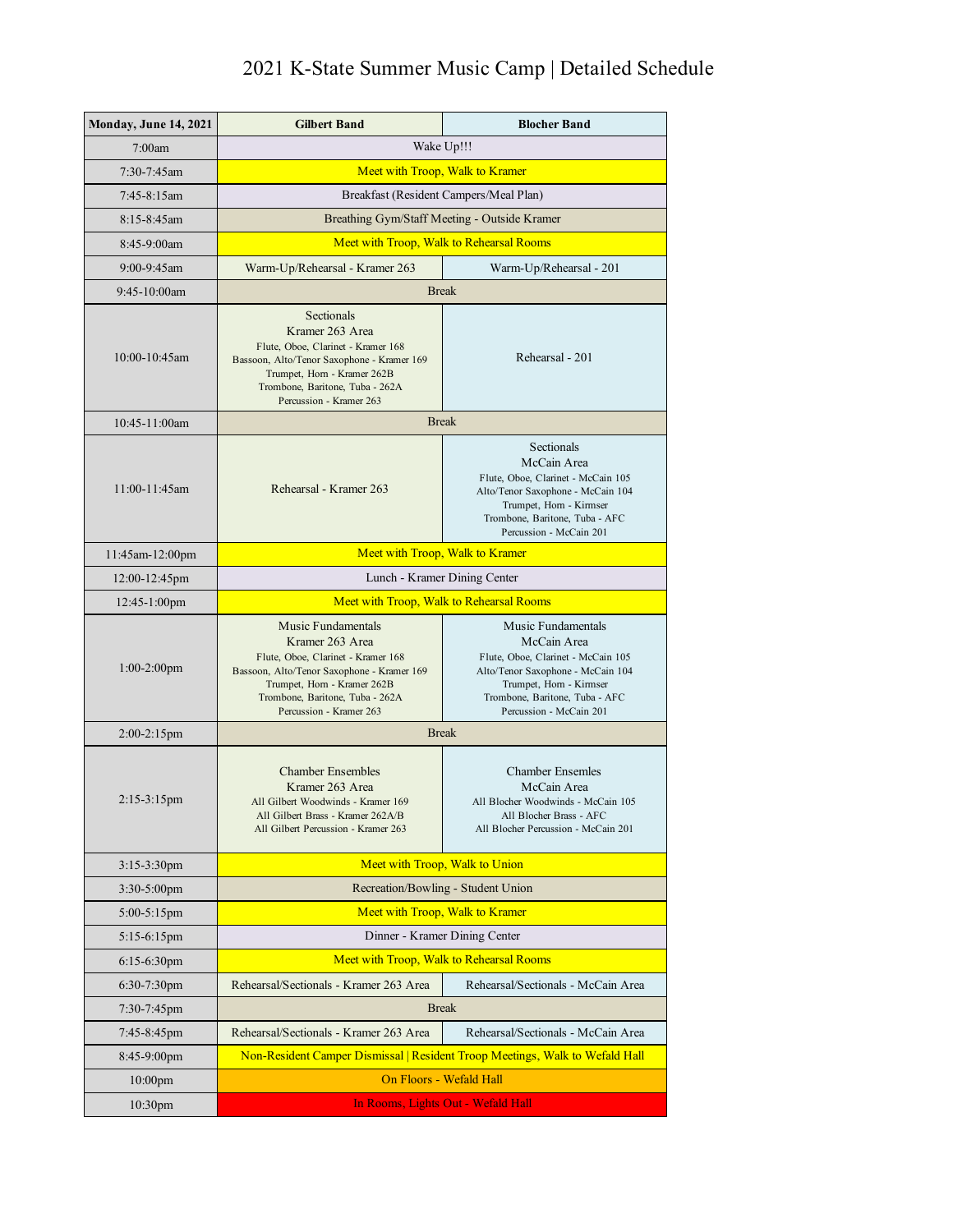| Tuesday, June 15, 2021 | <b>Gilbert Band</b>                                                                                                                                                                                                    | <b>Blocher Band</b>                                                                                                                                                                                  |
|------------------------|------------------------------------------------------------------------------------------------------------------------------------------------------------------------------------------------------------------------|------------------------------------------------------------------------------------------------------------------------------------------------------------------------------------------------------|
| 7:00am                 | Wake Up!!!                                                                                                                                                                                                             |                                                                                                                                                                                                      |
| 7:30-7:45am            | Meet with Troop, Walk to Kramer                                                                                                                                                                                        |                                                                                                                                                                                                      |
| 7:45-8:15am            | Breakfast (Resident Campers/Meal Plan)                                                                                                                                                                                 |                                                                                                                                                                                                      |
| 8:15-8:45am            | Breathing Gym/Staff Meeting - Outside Kramer                                                                                                                                                                           |                                                                                                                                                                                                      |
| 8:45-9:00am            | Meet with Troop, Walk to Rehearsal Rooms                                                                                                                                                                               |                                                                                                                                                                                                      |
| 9:00-9:45am            | Warm-Up/Rehearsal - Kramer 263                                                                                                                                                                                         | Warm-Up/Rehearsal - 201                                                                                                                                                                              |
| 9:45-10:00am           | <b>Break</b>                                                                                                                                                                                                           |                                                                                                                                                                                                      |
| 10:00-10:45am          | Rehearsal - Kramer 263                                                                                                                                                                                                 | Sectionals<br>McCain Area<br>Flute, Oboe, Clarinet - McCain 105<br>Alto/Tenor Saxophone - McCain 104<br>Trumpet, Horn - Kirmser<br>Trombone, Baritone, Tuba - AFC<br>Percussion - McCain 201         |
| 10:45-11:00am          | <b>Break</b>                                                                                                                                                                                                           |                                                                                                                                                                                                      |
| $11:00 - 11:45$ am     | <b>Sectionals</b><br>Kramer 263 Area<br>Flute, Oboe, Clarinet - Kramer 168<br>Bassoon, Alto/Tenor Saxophone - Kramer 169<br>Trumpet, Horn - Kramer 262B<br>Trombone, Baritone, Tuba - 262A<br>Percussion - Kramer 263  | Rehearsal - 201                                                                                                                                                                                      |
| 11:45am-12:00pm        | Meet with Troop, Walk to Kramer                                                                                                                                                                                        |                                                                                                                                                                                                      |
| $12:00-12:45$ pm       | Lunch - Kramer Dining Center                                                                                                                                                                                           |                                                                                                                                                                                                      |
| 12:45-1:00pm           | Meet with Troop, Walk to Rehearsal Rooms                                                                                                                                                                               |                                                                                                                                                                                                      |
| $1:00-2:00$ pm         | Music Fundamentals<br>Kramer 263 Area<br>Flute, Oboe, Clarinet - Kramer 168<br>Bassoon, Alto/Tenor Saxophone - Kramer 169<br>Trumpet, Horn - Kramer 262B<br>Trombone, Baritone, Tuba - 262A<br>Percussion - Kramer 263 | Music Fundamentals<br>McCain Area<br>Flute, Oboe, Clarinet - McCain 105<br>Alto/Tenor Saxophone - McCain 104<br>Trumpet, Horn - Kirmser<br>Trombone, Baritone, Tuba - AFC<br>Percussion - McCain 201 |
| $2:00-2:15$ pm         | <b>Break</b>                                                                                                                                                                                                           |                                                                                                                                                                                                      |
| 2:15-3:15pm            | <b>Chamber Ensembles</b><br>Kramer 263 Area<br>All Gilbert Woodwinds - Kramer 169<br>All Gilbert Brass - Kramer 262A/B<br>All Gilbert Percussion - Kramer 263                                                          | <b>Chamber Ensemles</b><br>McCain Area<br>All Blocher Woodwinds - McCain 105<br>All Blocher Brass - AFC<br>All Blocher Percussion - McCain 201                                                       |
| 3:15-3:30pm            | Meet with Troop, Walk to Union                                                                                                                                                                                         |                                                                                                                                                                                                      |
| $3:30-5:00$ pm         |                                                                                                                                                                                                                        | Recreation/Bowling - Student Union                                                                                                                                                                   |
| $5:00-5:15$ pm         | Meet with Troop, Walk to Kramer                                                                                                                                                                                        |                                                                                                                                                                                                      |
| $5:15-6:15$ pm         | Dinner - Kramer Dining Center                                                                                                                                                                                          |                                                                                                                                                                                                      |
| $6:15-6:45$ pm         | Meet with Troop, Walk to City Park                                                                                                                                                                                     |                                                                                                                                                                                                      |
| $6:45-7:30$ pm         | Arrive at City Park, Take Seats, Watch Dress Rehesrsal                                                                                                                                                                 |                                                                                                                                                                                                      |
| 7:30-8:45pm            | Manhattan Municipal Band Concert - City Park                                                                                                                                                                           |                                                                                                                                                                                                      |
| $8:45-9:15$ pm         | Non-Resident Camper Dismissal   Resident Troop Meetings, Walk to Wefald Hall                                                                                                                                           |                                                                                                                                                                                                      |
| $10:00$ pm             | On Floors - Wefald Hall                                                                                                                                                                                                |                                                                                                                                                                                                      |
| 10:30pm                | In Rooms, Lights Out - Wefald Hall                                                                                                                                                                                     |                                                                                                                                                                                                      |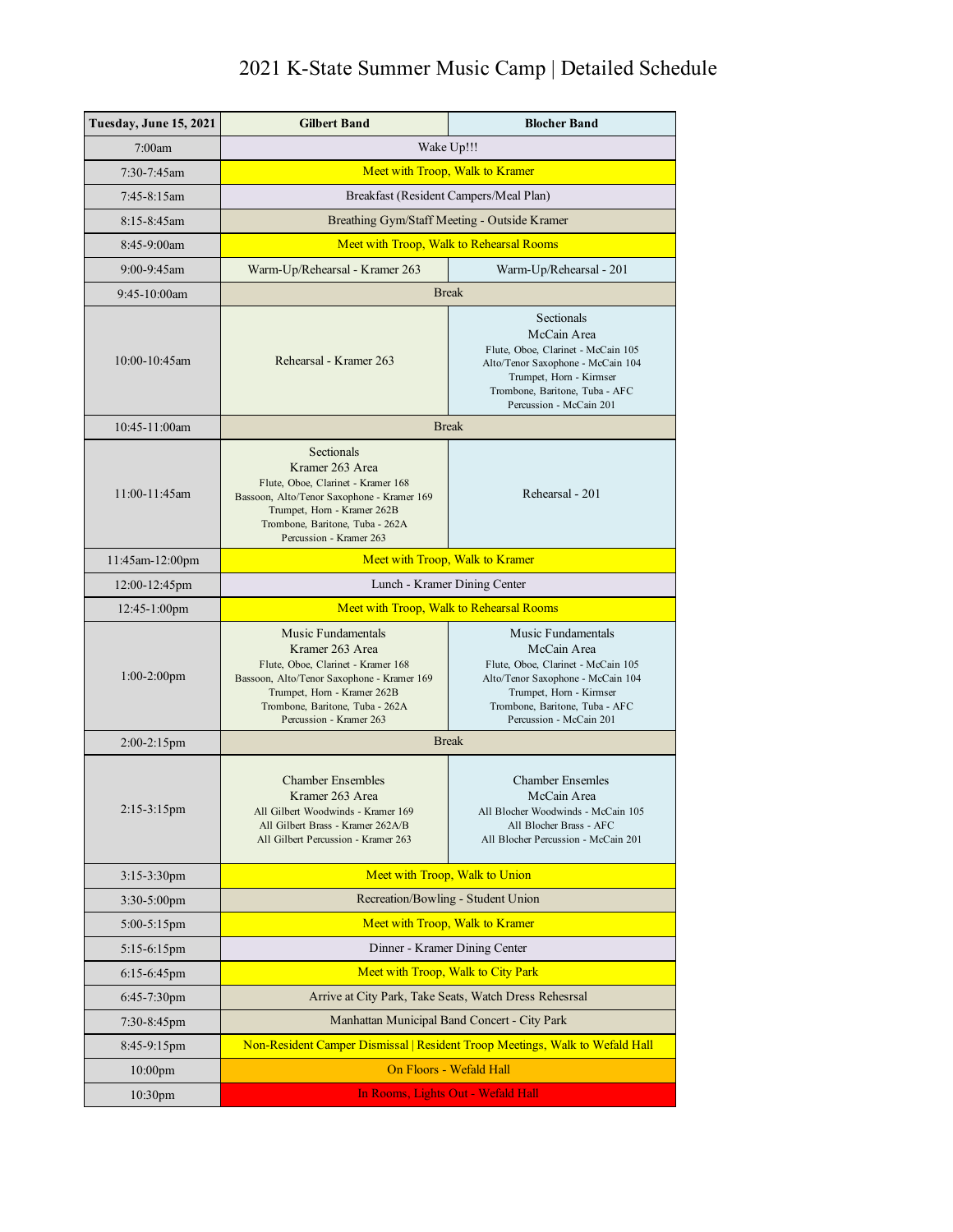| Wednesday, June 16, 2021 | <b>Gilbert Band</b>                                                                                                                                                                                                          | <b>Blocher Band</b>                                                                                                                                                                                  |  |
|--------------------------|------------------------------------------------------------------------------------------------------------------------------------------------------------------------------------------------------------------------------|------------------------------------------------------------------------------------------------------------------------------------------------------------------------------------------------------|--|
| 7:00am                   | Wake Up!!!                                                                                                                                                                                                                   |                                                                                                                                                                                                      |  |
| 7:30-7:45am              | Meet with Troop, Walk to Kramer                                                                                                                                                                                              |                                                                                                                                                                                                      |  |
| 7:45-8:15am              | Breakfast (Resident Campers/Meal Plan)                                                                                                                                                                                       |                                                                                                                                                                                                      |  |
| 8:15-8:45am              |                                                                                                                                                                                                                              | Breathing Gym/Staff Meeting - Outside Kramer                                                                                                                                                         |  |
| 8:45-9:00am              | Meet with Troop, Walk to Rehearsal Rooms                                                                                                                                                                                     |                                                                                                                                                                                                      |  |
| 9:00-9:15am              | Warm Up - Kramer 263                                                                                                                                                                                                         | Warm Up - 201                                                                                                                                                                                        |  |
| $9:15-10:15$ am          | Sectionals<br>Kramer 263 Area<br>Flute, Oboe, Clarinet - Kramer 168<br>Bassoon, Alto/Tenor Saxophone - Kramer 169<br>Trumpet, Horn - Kramer 262B<br>Trombone, Baritone, Tuba - 262A<br>Percussion - Kramer 263               | Sectionals<br>McCain Area<br>Flute, Oboe, Clarinet - McCain 105<br>Alto/Tenor Saxophone - McCain 104<br>Trumpet, Horn - Kirmser<br>Trombone, Baritone, Tuba - AFC<br>Percussion - McCain 201         |  |
| 10:15-10:30am            | <b>Break</b>                                                                                                                                                                                                                 |                                                                                                                                                                                                      |  |
| 10:30-11:30am            | Rehearsal - Kramer 263                                                                                                                                                                                                       | Rehearsal - 201                                                                                                                                                                                      |  |
| 11:30-11:45am            | Meet with Troop, Walk to Kramer                                                                                                                                                                                              |                                                                                                                                                                                                      |  |
| 11:45am-12:15pm          | Lunch - Kramer Dining Center                                                                                                                                                                                                 |                                                                                                                                                                                                      |  |
| 12:15-12:30pm            | Meet with Troop Meeting, Prepare for Pool                                                                                                                                                                                    |                                                                                                                                                                                                      |  |
| 12:30-1:00pm             | Meet with Troop, Walk to City Pool                                                                                                                                                                                           |                                                                                                                                                                                                      |  |
| 1:00-2:30pm              | Recreation/Pool - City Pool                                                                                                                                                                                                  |                                                                                                                                                                                                      |  |
| 2:30-3:00pm              | Meet with Troop, Walk to Wefald Hall, Prepare for Afternoon Rehearsal                                                                                                                                                        |                                                                                                                                                                                                      |  |
| 3:00-3:15pm              | Meet with Troop, Walk to Rehearsal Rooms                                                                                                                                                                                     |                                                                                                                                                                                                      |  |
| $3:15-3:45$ pm           | <b>Music Fundamentals</b><br>Kramer 263 Area<br>Flute, Oboe, Clarinet - Kramer 168<br>Bassoon, Alto/Tenor Saxophone - Kramer 169<br>Trumpet, Hom - Kramer 262B<br>Trombone, Baritone, Tuba - 262A<br>Percussion - Kramer 263 | Music Fundamentals<br>McCain Area<br>Flute, Oboe, Clarinet - McCain 105<br>Alto/Tenor Saxophone - McCain 104<br>Trumpet, Horn - Kirmser<br>Trombone, Baritone, Tuba - AFC<br>Percussion - McCain 201 |  |
| $3:45-4:00$ pm           | <b>Break</b>                                                                                                                                                                                                                 |                                                                                                                                                                                                      |  |
| $4:00-5:00$ pm           | <b>Chamber Ensembles</b><br>Kramer 263 Area<br>All Gilbert Woodwinds - Kramer 169<br>All Gilbert Brass - Kramer 262A/B<br>All Gilbert Percussion - Kramer 263                                                                | <b>Chamber Ensembles</b><br>McCain Area<br>All Blocher Woodwinds - McCain 105<br>All Blocher Brass - AFC<br>All Blocher Percussion - McCain 201                                                      |  |
| 5:00-5:15pm              | Meet with Troop, Walk to Kramer                                                                                                                                                                                              |                                                                                                                                                                                                      |  |
| $5:15-6:15$ pm           | Dinner - Kramer Dining Center                                                                                                                                                                                                |                                                                                                                                                                                                      |  |
| $6:15-6:30$ pm           | Meet with Troop, Walk to Rehearsal Rooms                                                                                                                                                                                     |                                                                                                                                                                                                      |  |
| $6:30-7:30$ pm           | Rehearsal/Sectionals - Kramer 263 Area                                                                                                                                                                                       | Rehearsal/Sectionals - McCain Area                                                                                                                                                                   |  |
| 7:30-7:45pm              | Meet with Troop, Walk to AFC                                                                                                                                                                                                 |                                                                                                                                                                                                      |  |
| 7:45-9:15pm              | Camp Talent Show - AFC                                                                                                                                                                                                       |                                                                                                                                                                                                      |  |
| $9:15-9:30$ pm           |                                                                                                                                                                                                                              | Non-Resident Camper Dismissal   Resident Troop Meetings, Walk to Wefald Hall                                                                                                                         |  |
| $10:00$ pm               | On Floors - Wefald Hall                                                                                                                                                                                                      |                                                                                                                                                                                                      |  |
| 10:30 <sub>pm</sub>      | In Rooms, Lights Out - Wefald Hall                                                                                                                                                                                           |                                                                                                                                                                                                      |  |